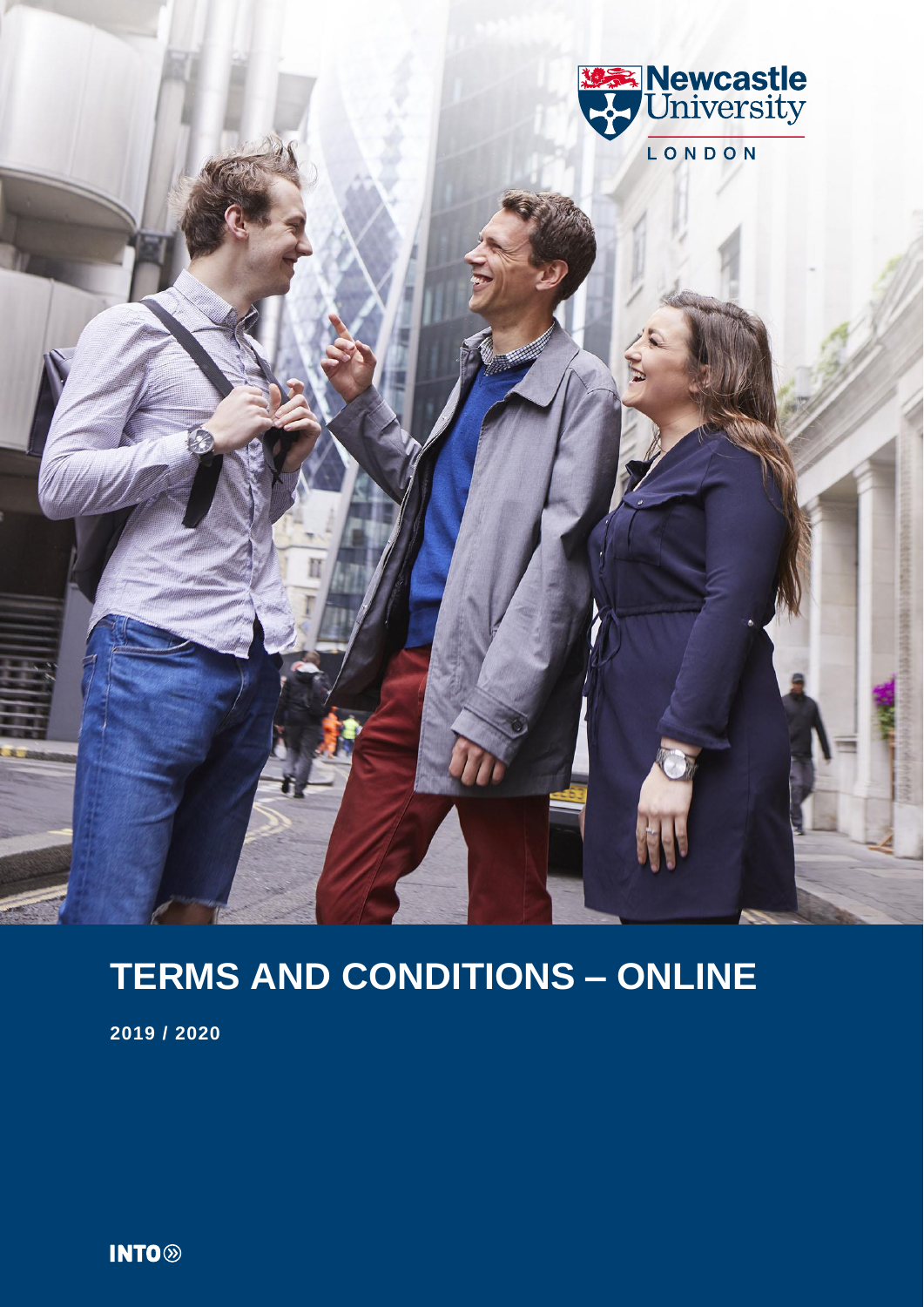# **Newcastle University London**

# **Terms and Conditions – ONLINE**

# **2019/2020**

## **1. Application of the Terms and Conditions**

- a. These terms, together with those terms contained in any Offer Letter, (together the "Terms and Conditions") set out the contractual terms which apply between Newcastle University INTO London LLP, [a limited liability partnership] registered in England with company number OC397962 and whose registered office is at One Gloucester Place, Brighton, United Kingdom, BN1 4AA ("INTO Centre"/"we") and any person (the "Student"/"you) who wishes to study an online distance learning course (the "Course") at the INTO Centre.
- b. As such, you should ensure you read these Terms and Conditions very carefully before submitting your application for admission onto a Course at the INTO Centre (the "Application Form").
- c. The following rules of interpretation will apply to these Terms and Conditions:
	- i. Unless the context otherwise requires, words in the singular shall include the plural and the plural shall include the singular.
	- ii. Unless the context otherwise requires, a reference to one gender shall include a reference to other genders.
	- iii. Any words following the terms including, include, in particular, for example or any similar expression shall be construed as illustrative and shall not limit the sense of the words, description, definition, phrase or term preceding those terms.
	- iv. A reference to a statute or statutory provision is a reference to it as amended, extended or re-enacted from time to time.
	- v. A reference to a statute or statutory provision shall include all subordinate legislation made from time to time under the statute or statutory provision.

## **2. Application to the Course and Confirmation of Acceptance**

- a. To apply for a place on a Course, you should complete the Application Form and submit it to the INTO Admissions Office in accordance with the instructions detailed in the Application Form.
- b. INTO may accept or reject your Application Form at its absolute discretion. If INTO decides to accept your Application Form, INTO will issue you with a written offer of a place on a Course, which will include any conditions that must be met by you and for which the offer is conditional upon (the "Offer Letter"), together with an acceptance form which you must complete if you wish to accept the offer (the "Acceptance Form").
- c. In order to accept the offer, you must:
	- i. if you are accepting your offer on or after  $6<sup>th</sup>$  April 2020 in respect of the Course, complete and return the Acceptance Form confirming acceptance of the offer indicated in the Offer Letter (details of where to return your completed Acceptance Form can be found in the Offer Letter); or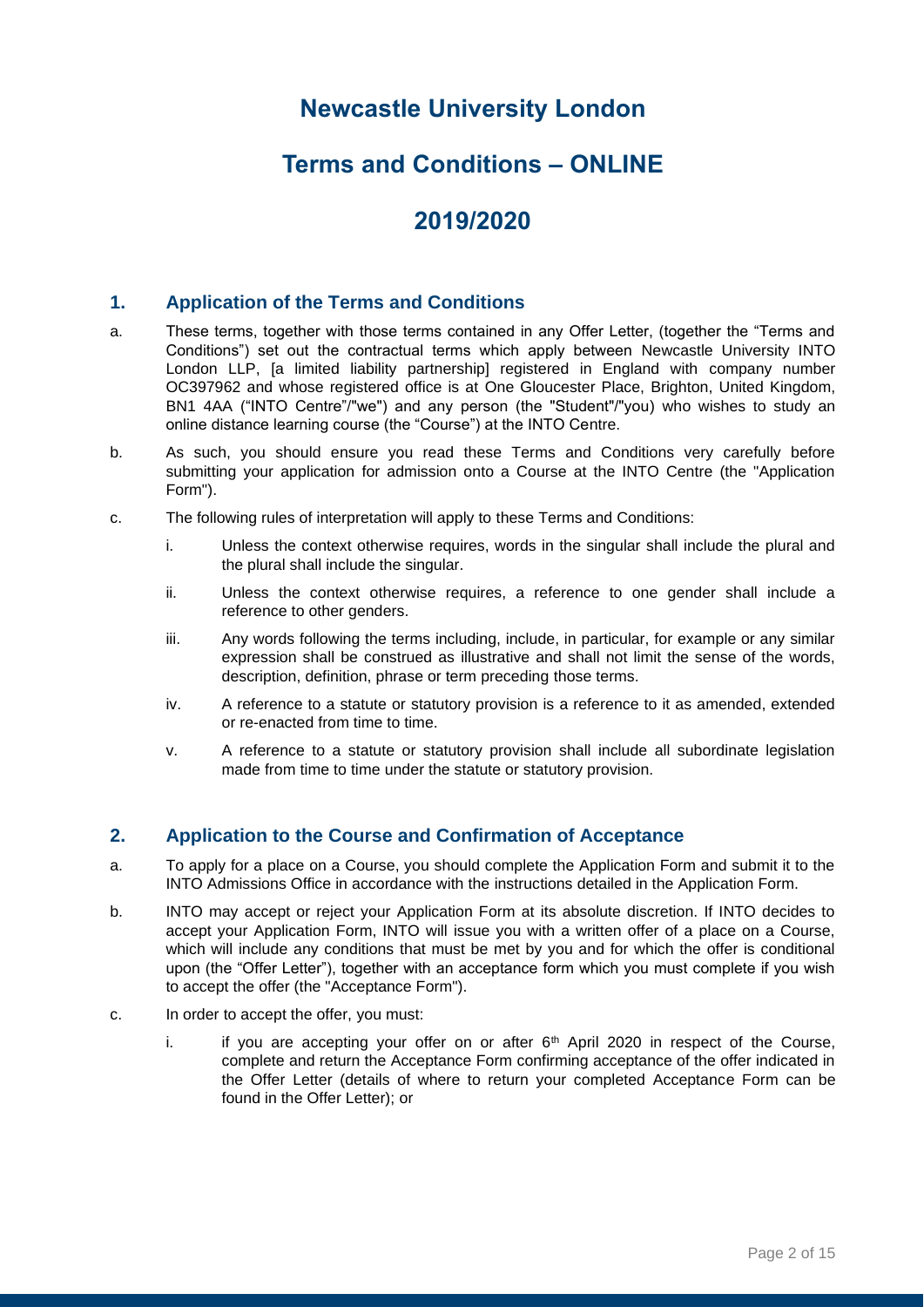- ii. if you originally accepted an offer of a place before  $6<sup>th</sup>$  April 2020 to study a course that was due to be taught face to face at the INTO Centre in the UK but you are now accepting an offer to study the Course instead, accept these terms and conditions when you register for access to the virtual learning environment (the "VLE") prior to the commencement of your Course; and
- iii. in addition to carrying out the actions in (i) and (ii) above, pay the initial payment in respect of the Course (the "Initial Payment") details of which will be set out in the Offer Letter
- d. After completion of the actions listed in paragraph 2c above, the contract between the Student and INTO is formed. However, if the offer is 'conditional' on the Student meeting certain criteria (as set out in the Offer Letter), the contract shall not come into force unless and until the Student meets those conditions in addition to completing the actions listed in paragraph 2c above.
- e. For the avoidance of doubt, these Terms and Conditions shall apply in respect of the Course. If the Student is also in receipt of an offer relating to any other course that relates to study physically being undertaken in the UK, then the Student will be required to have insurance cover. Any such requirement will be set out in the Offer Letter and/or pro forma invoice of fees in respect of their other course (see paragraph 3a below) and the conditions relating to insurance and Uniplan Insurance shall apply in respect of that other course. In addition, there may be other costs payable by the Student in respect of an offer relating to a course that relates to study physically being undertaken in the UK, for example, in respect of accommodation costs or associated course costs. Any such costs will also be set out in the Student's pro forma invoice of fees in respect of their other course and the Student should refer to the terms and conditions that govern such other course separately.

## **3. Course Fees and Payment**

- a. A breakdown of the fees payable by the Student to INTO in respect of the Course (the "Fees") are set out in the 'Pro Forma Invoice of Fees' (the "Invoice") included in the Offer Letter. The balance of Fees due under the Invoice, i.e. the total amount due less the Initial Payment, must be paid to INTO at least two weeks prior to the start date of the Course (as stated in the Offer Letter) (the "Payment Due Date"). INTO reserves the right to make changes to the amount of Fees due should changes to your study plan be made.
- b. All fees set out in the Invoice must be paid in full by the Payment Due Date. Payment must be made in pounds sterling or any other applicable currency offered on INTO's online student payment platform ("INTOPay") and be by bank transfer, credit card or debit card or any other payment method offered on INTOPay. In exceptional circumstances, payment can also be made by cheque or banker's draft, subject to the prior written approval of INTO.
- c. Payments should be made to INTO using INTOPay which offers a number of payment options. Details of how to access INTOPay are provided in the Invoice. If the Student chooses to pay in local currency, a foreign currency exchange rate will be applied. Certain payment options will, to the extent permitted by law, incur processing fees and credit-card surcharges. The full amount payable under the various payment options can be viewed via INTOPay at the time and date of the payment process.
- d. Where payment has not been processed through INTOPay and bank, credit or debit card charges are incurred by INTO through no fault of INTO, these charges will, to the extent permitted by law, be re-invoiced to the Student's account so INTO receives payment in full.
- e. When payment has been made through INTOPay, funds will always be applied to any applicable processing fees and/or surcharges in the first instance with remaining funds then being applied to the relevant fees outstanding on the Student account. Any shortfall will be shown against the Student account so that INTO receives the payment in full. Credit and debit card charges may, to the extent permitted by law, be applied.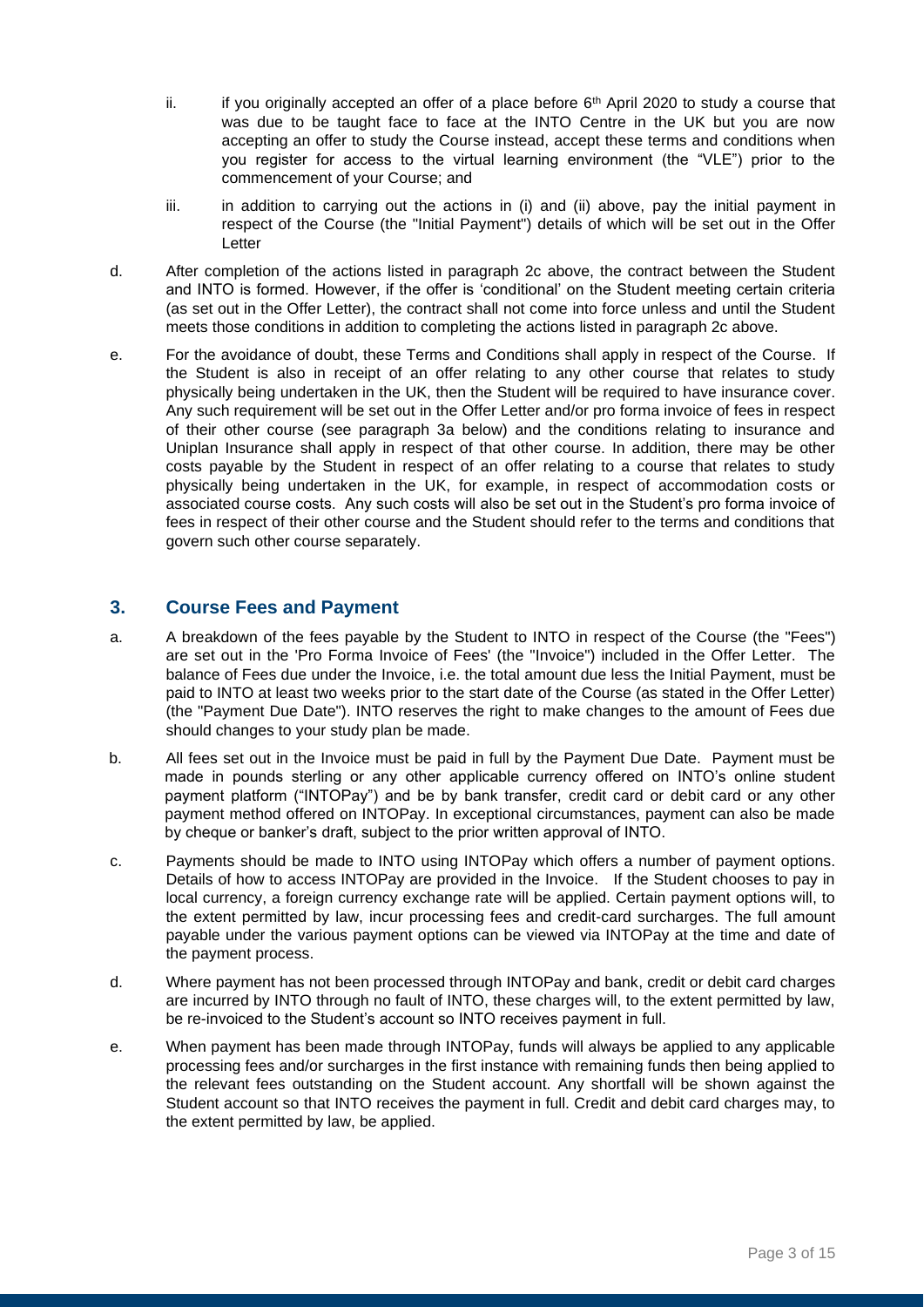- f. Bank transfers can be made in pounds sterling or any other applicable currency offered on INTOPay. When the payer selects their chosen payment method and currency on INTOPay, the applicable exchange rate that the payer will be charged will be provided. INTO will guarantee this rate for five UK business days. After five UK business days the payer will be charged at the exchange rate applicable on the date on which the actual transfer was made. If this results in a shortfall of fees paid to INTO, these will be shown against the Student account so that INTO receives the payment in full. A UK business day is a day which is not a Saturday, a Sunday, a bank holiday or a public holiday in England.
- g. The Initial Payment which must be paid in order to accept an offer (as detailed in paragraph 2(c)) is non-refundable unless the Student fails to meet the conditions of the offer (further details of which are set out in paragraph 10 below).
- h. Any variation to the standard payment terms contained in this paragraph 3 can only be made with the prior written agreement of INTO.

## **4. Refunds**

- a. Refunds of any payment made to INTO will only be made to the individual or organisation that originally paid the funds. If a third party has paid the funds on behalf of the Student, INTO is unable to refund the funds directly to the Student and any refund will be made directly to the third party who originally paid the funds.
- b. All Fees that have been paid by debit or credit card will be refunded to the original card used for payment. If the payment was originally made in foreign currency, this will be credited back to the original payee at the exchange rate at which the original payment was made. Refunds may have to be made in more than one transaction if the refund refers to more than one payment made by the payer.
- c. Only Fees will be refundable: associated processing fees or credit card fees are not refundable. Refunds will, to the extent permitted by law, also incur processing and credit card fees.
- d. All Fees that are being paid by bank transfer will only be refunded to the original payee account. If the original payment was made in foreign currency, the refund will be made in pounds sterling. Proof of payment such as a receipt or a bank statement showing payment from that account must be produced for a refund to take place. Failure to do so may delay the refund or prevent it altogether.

## **5. Overdue Fees**

- a. Where the Fees are not paid by the Payment Due Date, interest will be charged on any outstanding Fees at the rate of 2.5% above the base rate of HSBC Bank Plc per month from the Payment Due Date until the date payment is received by INTO.
- b. If Fees become overdue, INTO reserves the right to suspend or cancel tuition. INTO additionally reserves the right to withhold any academic certificates and/or awards if Fees in respect of tuition are still owed by the Student at the end of their Course.
- c. Fees remain payable by the Student as set out in these Terms and Conditions.

## **6. Confirmation of Acceptance for Studies**

a. As there is no requirement for Students to enter the UK to study the Course Students will not require a visa to study their Course meaning the Student will not be issued with a Confirmation of Acceptance for Studies ("CAS") in respect of their Course.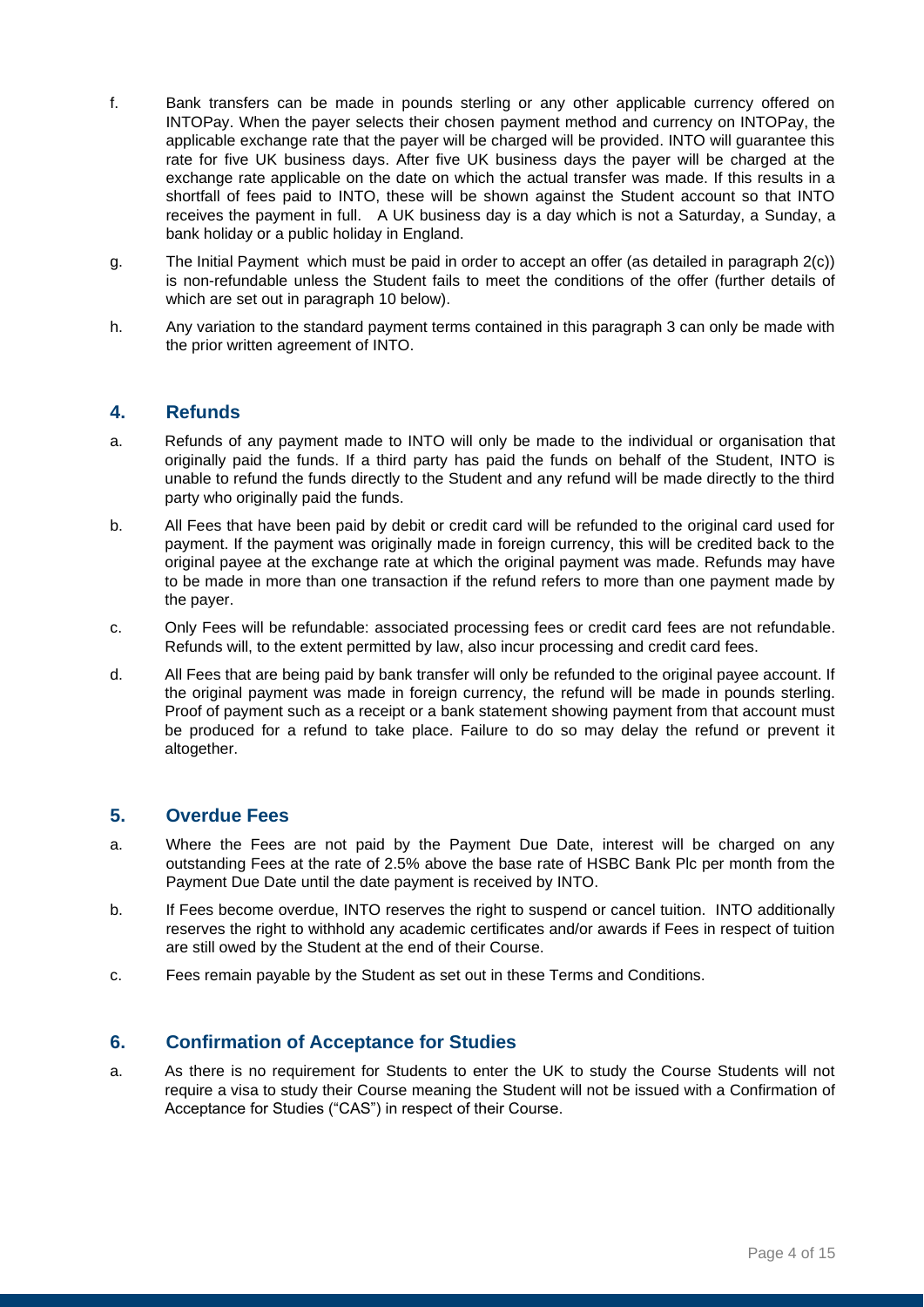b. If the Student is also in receipt of an offer relating to any additional course physically taking place in the UK the Student will require a CAS in respect of their other course and this will be detailed in the Student's Offer Letter for that additional course. This additional course, once any progression criteria are met, will be subject to separate terms and conditions (including in respect of CAS issuance), which the Student must comply with.

## **7. Cancellation**

a. Subject to paragraphs 8 and 9 below, if the Student wishes to cancel their place on the Course prior to the Course commencing, then, unless such cancellation is due to academic and/or English Language conditions on the Student's Offer Letter not being met, as set out in paragraph 10, the following charges shall apply and be payable by the Student:

Fee Cancellation Charges:

i. if the Student cancels the Course prior to the Course commencement date the Student will incur a cancellation fee of £250.00.

Cancellation after the Course commencement date:

- i. if the Student cancels the Course up to two (2) weeks after the Course commencement date the Student will incur a cancellation fee of 25% of the Fees;
- ii. if the Student cancels the Course upto four (4) weeks after the Course commencement date the Student will incur a cancellation fee of 50 % of the Fees;

if the Student cancels the Course later than four (4) weeks after the Course commencement date the Student will incur a cancellation fee of the entire Fees meaning no money will be refunded (the "Cancellation Charges").

- b. Cancellations must be made by email to the INTO Admissions Office to [UKadmissions@intoglobal.com.](mailto:UKadmissions@intoglobal.com) Cancellations will be deemed to have been notified to INTO on the day the written notice is received by INTO in accordance with paragraph 32.
- c. The Cancellation Charge will be deducted from the Initial Payment and/or any Fees paid by the Student at the time of cancellation. If no Initial Payment and/or Fees have been paid by the Student, INTO will invoice the Student for the Cancellation Charge. Payment of the Cancellation Charge shall be due within 30 days of the date of such invoice.

## **8. Leaving a Course Early ("Withdrawing")**

- a. If you wish to Withdraw from a Course after the Course has commenced, you must notify INTO in writing as described in paragraph 7(b). You will incur Cancellation Charges (as set out in paragraph 7(a)) if you withdraw from a Course. The balance of any monies owed to the Student will be refunded after deducting the Cancellation Charges as set out in paragraph 4.
- b. If you cancel or withdraw from a Course, you will no longer be entitled to attend real-time virtual classrooms, view pre-recorded lectures, complete interactive exercises, use the INTO Centre's facilities or services, submit assessments, take tests/examinations, or proceed onto further study as set out in your Offer Letter. Any licences granted pursuant to these Terms and Conditions shall also cease.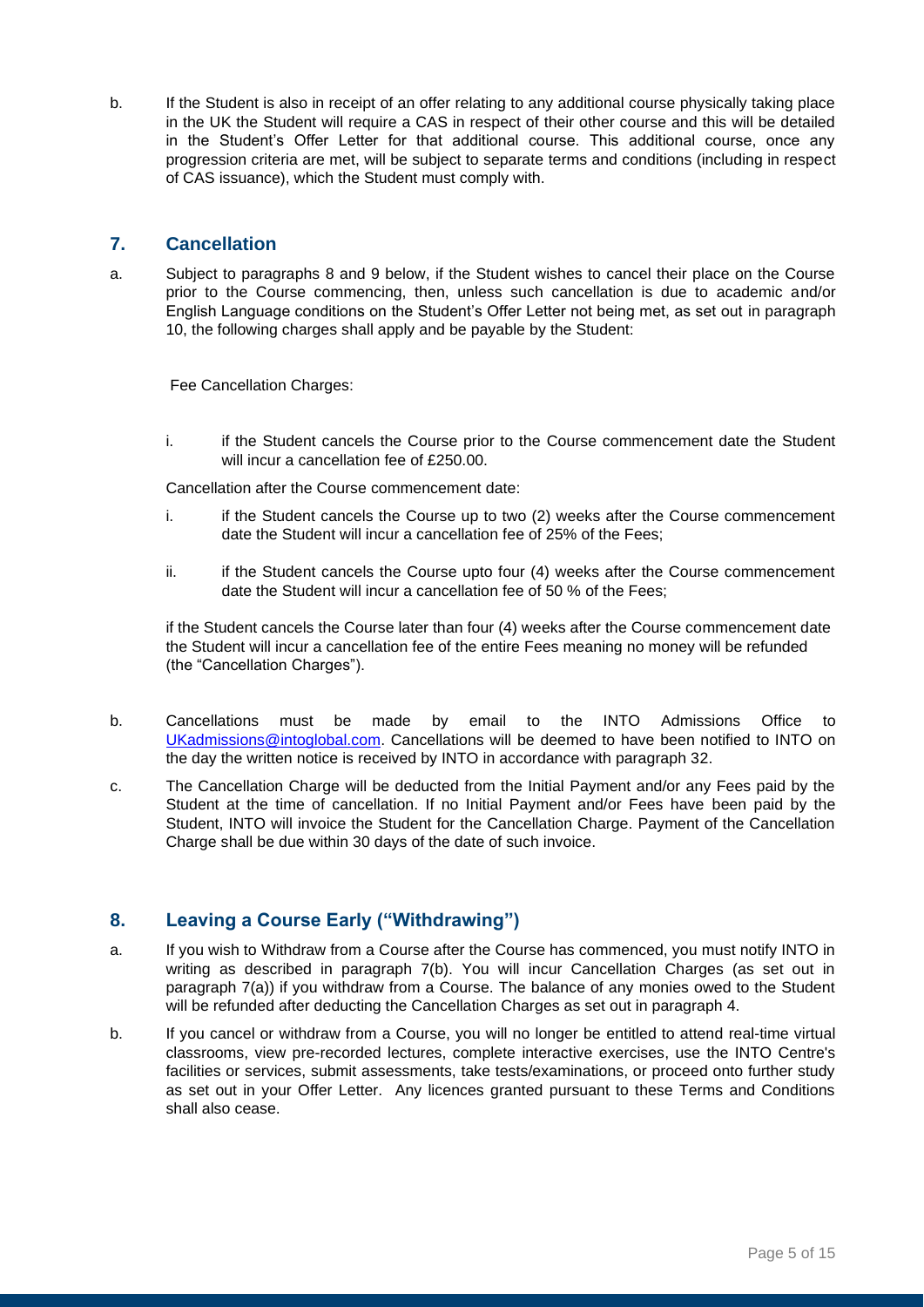## **9. Distance Contract Termination Right**

- a. Notwithstanding the provisions at paragraph 7, if INTO has made its offer for a place on the Course and the offer has been accepted by the Student solely by means of distance communication (i.e. if up to the point when the contract is concluded there has been no face-toface contact between the Student and INTO or INTO's representative) then the contract between us is a "Distance Contract".
- b. Students are entitled to cancel a Distance Contract within 14 days after the day the contract is entered into between the Student and INTO, i.e. within 14 days after the day set out in paragraph 2(d).
- c. In order to cancel the Distance Contract, the Student must inform INTO by email to UKadmissions@intoglobal.com within the time period set out in paragraph 9(b) above. The Student should use the Model Cancellation Form (found at Appendix A of these Terms and Conditions) when notifying INTO.
- d. If any Fees have been paid under a Distance Contract prior to the date of cancellation specified in 9(c), then a full refund will be provided by INTO using the same payment type, as soon as possible but, in any event, within 14 days of receipt of the Student's notification of cancellation.

## **10. Cancellation Because Conditions of Offer Are Not Met**

- a. If INTO's offer to the Student is conditional upon the Student meeting the requirements set out in the Offer Letter, INTO reserves the right to withdraw its offer to the Student if those conditions of the Offer Letter are not met in full.
- b. If a Student does not satisfy the conditions set out in the Offer Letter and INTO exercises its right to withdraw its offer to the Student, no Cancellation Charges will be payable by the Student and the Initial Payment and any Fees will be refunded to the Student, provided that the Student informs INTO in writing and sends evidence that the conditions have not been met as early as possible, and in any event at least two (2) weeks before the Course commencement date or the day after the Student's exam results are published if this falls outside the two week notice period. If the Student does not notify INTO within the time frame set out in this paragraph, the Cancellation Charges set out in paragraph 7 will apply. The Student must send any notification required under this paragraph 10(b) by email to UKadmissions@intoglobal.com.

## **11. Deferrals**

- a. A Student seeking to defer the start of their Course must contact INTO by emailing [UKadmissions@intoglobal.com](mailto:UKadmissions@intoglobal.com) giving a full explanation of the reasons for the request together with the Student's new preferred start date. .
- b. INTO will confirm any new Course commencement date to the Student and any new Course commencement date shall not apply until INTO has confirmed the date to the Student.

## **12. Academic Criteria and Attendance**

a. Students are accepted on to the Course on the strict understanding that progression through, and the successful completion of, the Course are conditional upon satisfactory attendance of live lessons, the completion of online assessments, the submission of online course work and the successful attainment of the specified progression grades for the Course being studied.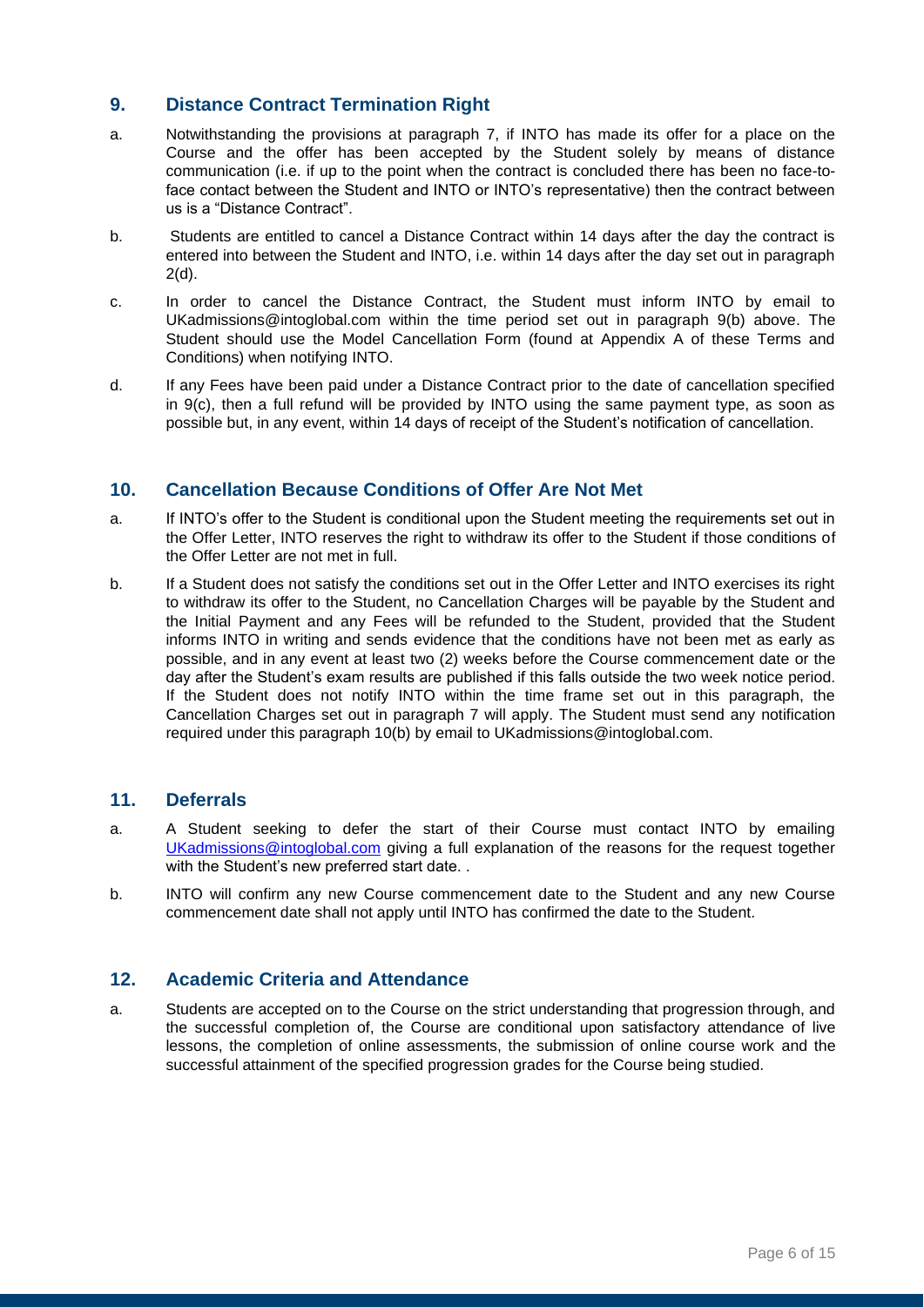- b. Students are accepted on to the Course on the strict understanding that they shall attend all live lessons, complete all online assessments and submit all online course works as requested by INTO. By agreeing to these Terms and Conditions, the Student accepts that if they fail to attend live lessons, participate in online assessments and submit online course work on time without good reason, or without the permission of INTO, they may be deemed to have withdrawn from, or be required to leave, the Course.
- c. During the Course induction all Students will be made aware of the criteria for the successful completion of the Course. The assessment of student performance may take into consideration a variety of coursework formats, online examinations and engagement in each live class.
- d. Students who do not meet the academic, and/or any other attainment, criteria as set out to them for successful completion of their Course shall not be allowed to proceed with their intended study plan as set out in their Offer Letter.
- e. Students who do not meet the attainment criteria for progression from their Course, or who are identified by INTO as being at a serious risk of not meeting the attainment criteria for progression from their Course to their next intended programme of study as set out in the Student's Offer Letter will be offered advice on alternative study plans which may include further study on an English language course. In some cases, an alternative study plan may involve additional time and expenditure with regard to fees. Any additional fees payable as a result of an amended study plan will be notified to, and payable by, the Student.

## **13. English Language Admissions Criteria**

- a. Offers are made to Students for their Course on the basis of the certification provided by the Student confirming that they meet the admissions criteria. By accepting these Terms and Conditions the Student confirms the accuracy of all information the Student has submitted to INTO and upon which INTO has based its decision to offer the Student a place to study on the Course.
- b. If INTO considers that a Student's actual level of proficiency in the relevant discipline is lower than claimed and/or lower than that required for the Student's Course, INTO reserves the right to withdraw the Student from the Course and the Cancellation Charges shall apply.

## **14. Behaviour, Welfare and Attendance**

- a. By accepting these Terms and Conditions, the Student consents to INTO requesting and receiving any relevant information from any University, school, service or centre concerning the Student's behaviour, welfare and attendance.
- b. By accepting these Terms and Conditions the Student agrees to adhere to the INTO Centre Code of Conduct in addition to any other terms and conditions stipulated either by INTO, or any any third party, involved in providing any aspect of the Course. Serious breaches of INTO and/or any other regulations and/or terms and conditions identified to the Student may result in expulsion of the Student from the Course. If a Student is expelled from the Course, the Cancellation Charges shall apply as set out in paragraph 7.

## **15. Class Information**

a. For all Courses, live classes will normally be held Monday to Friday between the hours of 08:30 and 13:00 BST ("Normal Class Hours"). However, there may be instances where classes could be held outside of the Normal Class Hours due to unforeseen circumstances.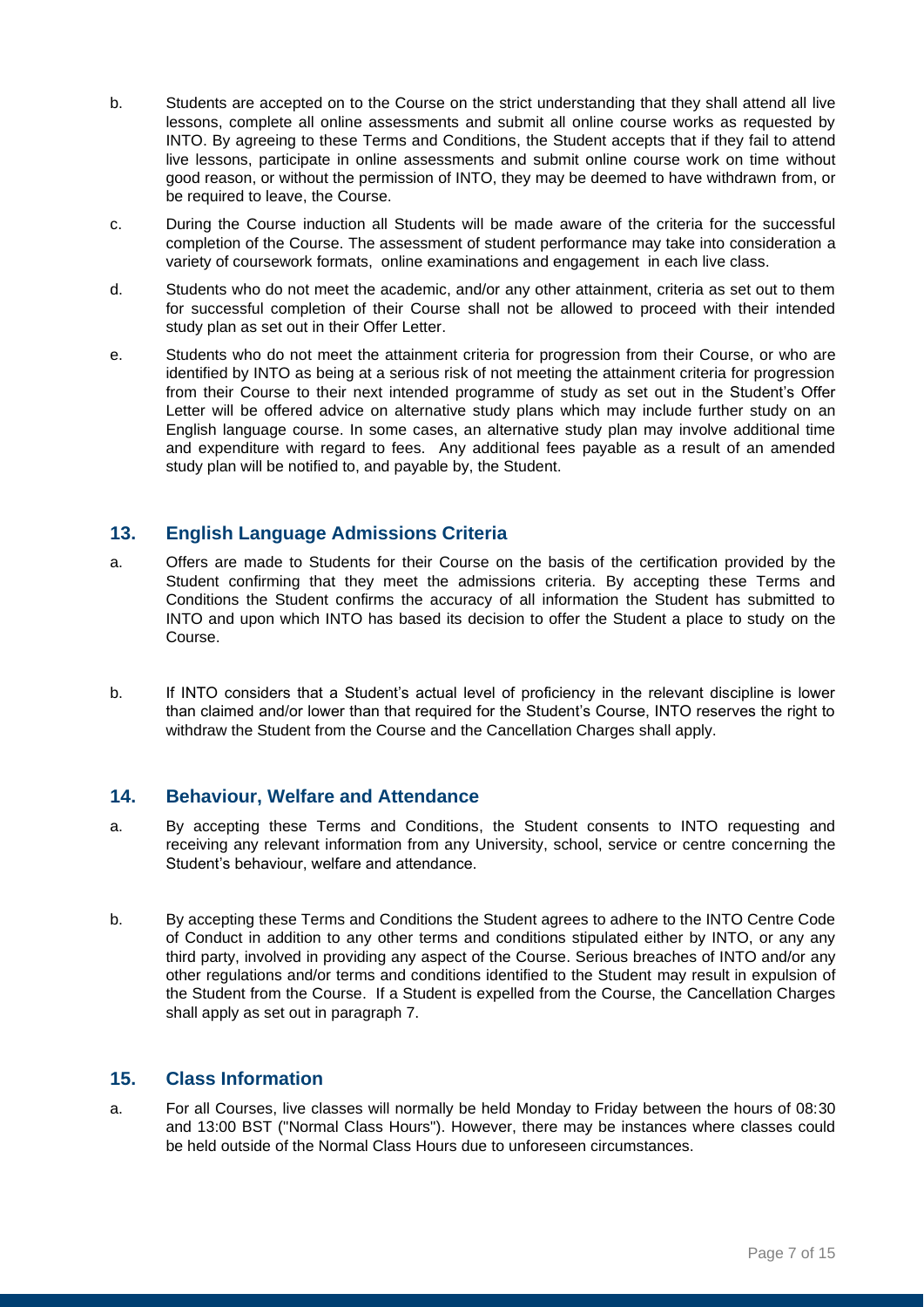- b. Lessons will take place in the form of virtual classrooms, pre-recorded lectures and interactive activities such as quizzes, group projects, presentations and writing practice.
- c. Although, examinations will usually be held during Normal Class Hours there may be instances where examinations may be required to take place outside Normal Class Hours. In this event INTO will use reasonable endeavours to provide the Students with reasonable notice so as to minimise the impact of any changes.

### **16. Holidays**

- a. No regular classes will take place on recognised UK public holidays.
- b. No refunds will be made for classes not taking place on these dates.

### **17. Delays to Course start date**

- a. All Students are expected to start their Course on the scheduled Course start date, as specified in the Student's Offer Letter.
- b. No discount or refund of Fees will be given to Students who commence their Course after the Course commencement date. if Students commence their Course late.

## **18. Virtual Learning Environment**

- a. The Course shall be delivered to Students entirely on a VLE.
- b. INTO shall provide the Student with information on how to access the VLE nearer to the Student's Course start date.
- c. When registering to access the VLE for the first time, Students will be required to accept the VLE's terms of use.
- d. Students may only use the content on the VLE for their own personal learning and are not allowed to adapt it or use it for any purpose other than the Student's learning of the Course nor is the Student allowed to distribute any of it to anybody else or use it for any other purpose.

## **19. Technology and System Requirements**

- a. As the Course will be conducted entirely online you will be required to provide and have access to the following IT equipment and facilities in order to access the VLE and to participate on the Course:
	- i) a personal computer;
	- ii) an internet connection with sufficient bandwidth to allow video streaming;

iii) a scanner, or other device capable of scanning images such as a mobile phone, for the purposes of scanning in written course works; and

iii) a microphone and webcam.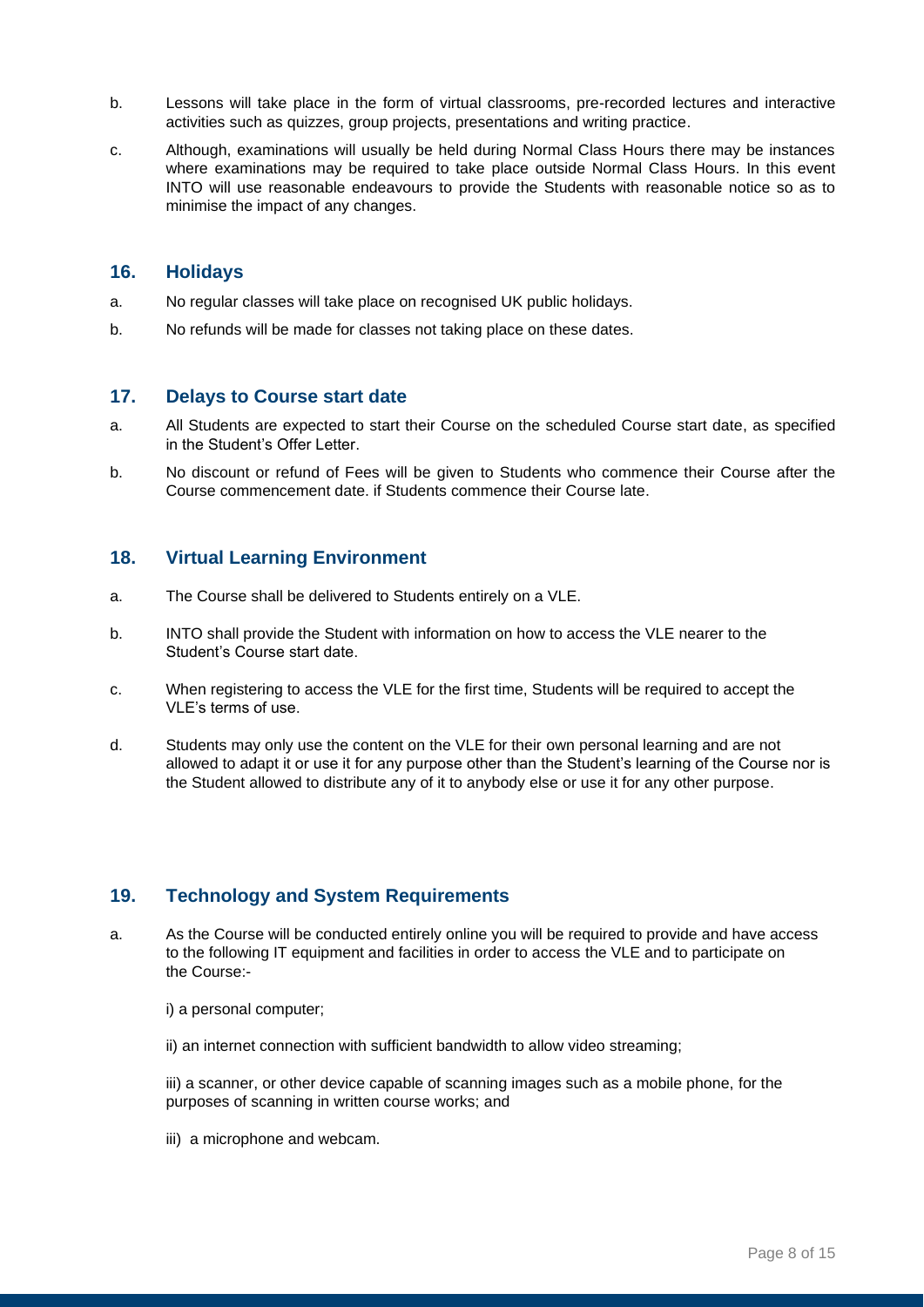- b. For the best user experience it is important to use a modern web browser to access the VLE and Course material. Specific information on supported browsers will be supplied along with the VLE access instructions nearer to the Student's Course start date.
- c. The costs of IT equipment and internet access are not included in the Fees and are the Student's sole responsibility.
- d. It is the Student's responsibility to check that the computer, or other mobile device, you plan to use to access your Course is compatible with the specification requirements as set out in these Terms and Conditions.

## **20. Intellectual Property Rights**

- a. At all times INTO shall remain the owner or the licensee of all intellectual property rights in the Course and Course materials. Students agree that they have no rights in or to the Course and Course materials other than the right to use them in accordance with the terms of the licence in paragraph 20(b) below.
- b. INTO grants the Student a revocable, worldwide, non-exclusive, non-transferable licence to use:
	- i. the Course materials for the sole purpose of studying the Course; and
	- ii. the VLE as an individual only at the Student's location solely to access the Course and Course materials.
- c. Students must abide by all copyright notices or restrictions contained on the VLE and Course materials, and must not delete any attributions, legal or proprietary notices on the VLE or Course materials.
- d. Except as set out in these Terms and Conditions, Students shall not:
	- i. copy, modify, adapt, correct errors, or create derivative works from the Course materials;
	- ii. decode, reverse engineer, disassemble, decompile or otherwise translate or convert the Course materials;
	- iii. attempt to circumvent or interfere with any security features of the Course or the VLE;
	- iv. remove or modify any copyright or similar notices, or any of INTO's branding, that appear on the Course materials or the Course;
	- v. attempt to circumvent, disable or otherwise interfere with any security related features of the VLE or any features that (i) prevent or restrict use or copying of content or (ii) enforce any limitations on you;
	- vi. knowingly transmit any data or send or submit any content that contains viruses, Trojan horses, worms, time-bombs, key-stroke loggers, spyware, adware or any other harmful programs or similar computer code designed to adversely affect the operation of the VLE or any computer software or hardware;
	- vi use the VLE in any manner intended to damage, disable, overburden or impair any INTO server or the network(s) connected to any INTO server, or infringe any requirements, procedures, policies or regulations of any servers or networks connected to the VLE;
	- vii use any high volume, automated, or electronic means to access the VLE (including without limitation robots, spiders or scripts);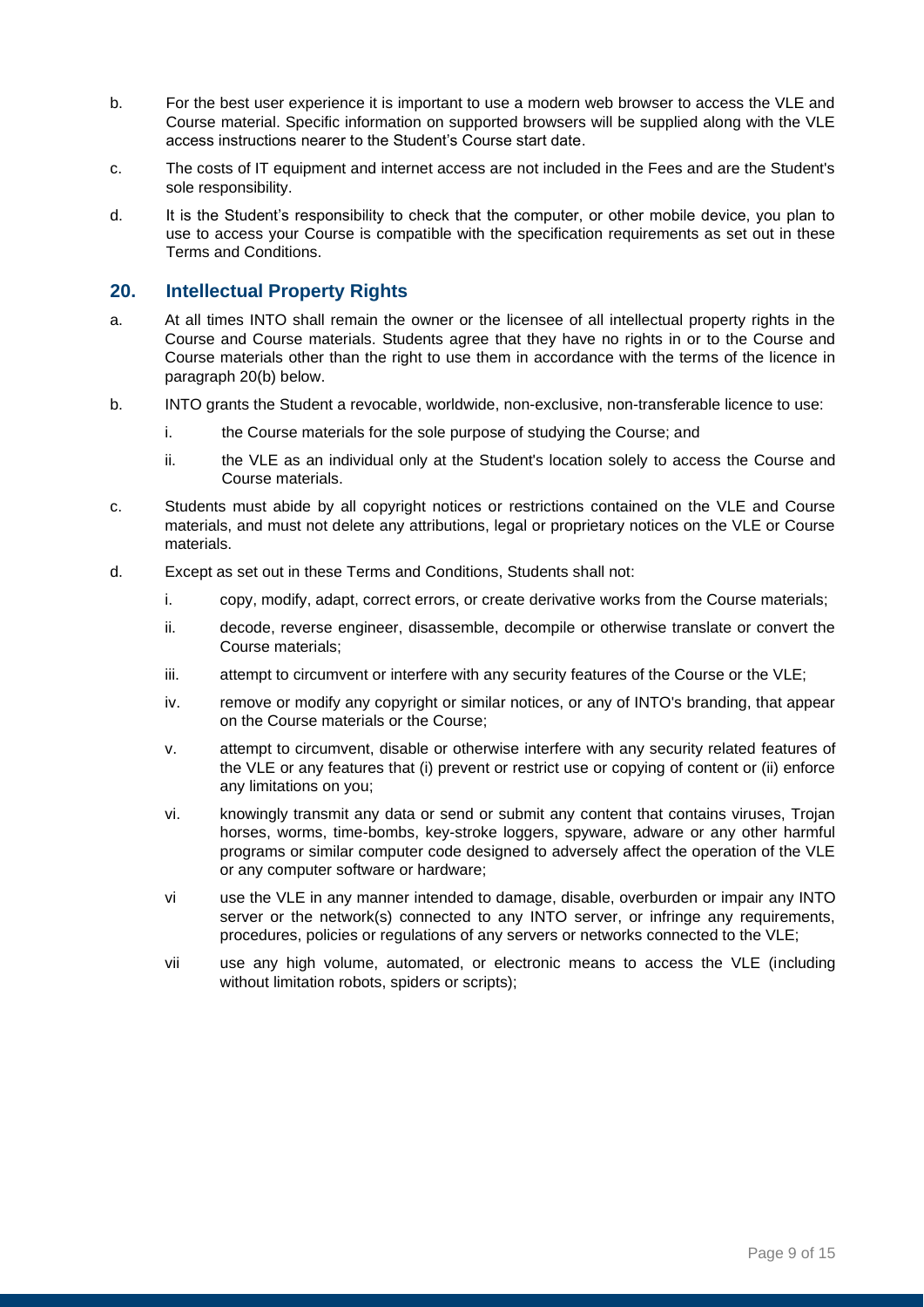- viii. access or attempt to access any other Student's account or falsely state, impersonate or otherwise misrepresent the Student's identity including, but not limited to, misrepresenting the Student's affiliation with a person or entity, past or present; or
- ix. post, upload, email, transmit or otherwise distribute chain letters, surveys or studies, calls to action, junk mail, pyramid schemes, incentives (monetary or click-based), spimming or spamming, or bulk communications of any kind, whether for commercial or noncommercial purposes.

## **21. Students Who Are Under 18**

In the case of Students under 18, any reference in these Terms and Conditions to the liability of Students shall also mean the liability of the parents or guardian of the Student and such liability is joint and several, which means that INTO can recover any losses, overdue fees or any other costs that it is entitled to recover under these Terms and Conditions from the Student or the parents/guardians.

## **22. Use of Student Information by INTO**

- a. The use of your personal information is taken very seriously by INTO. For details about how the INTO Centre uses and processes your personal information please refer to the INTO Centre's Privacy Notice [www.intostudy.com/privacy.](http://www.intostudy.com/privacy)
- b. For the avoidance of doubt, by accepting these Terms and Conditions you agree that your personal information may be collected, stored, used and shared by us and our partners, course and content providers, or third parties we work with for the following purposes:
	- i. to provide, maintain, protect and improve the quality of the VLE and the Course, including by conducting market research and to protect both you and us;
	- ii. to provide you with a personalised browsing experience when accessing and participating in the VLE;
	- iii. to fulfil any contractual agreements between us;
	- iv. to manage your access to the VLE and your participation in the Course;
	- v. to send you Course specific email notifications and updates;
	- vi. for accreditation of your participation in the Course;
	- vii. recording the Course, including your participation in it; and
	- viii any other reason INTO considers is reasonably required in respect of your participation, your teaching and your accreditation of your Course.

## **23. Liability**

- a. Subject to the following, INTO (including its staff and/or representatives) shall have no liability to the Student for any loss, damage, costs or expenses arising under or in connection with these Terms and Conditions except where such loss or damage is directly caused by INTO (or its staff or representatives). INTO shall not be liable for any loss or damage which was not foreseeable. Losses are foreseeable if they are an obvious consequence of INTO's breach of these Terms and Conditions.
- b. Where such loss or damage is directly caused by INTO (or its staff or representatives), INTO's liability shall, subject to the following, be limited to 150% of all Fees payable by the Student to INTO.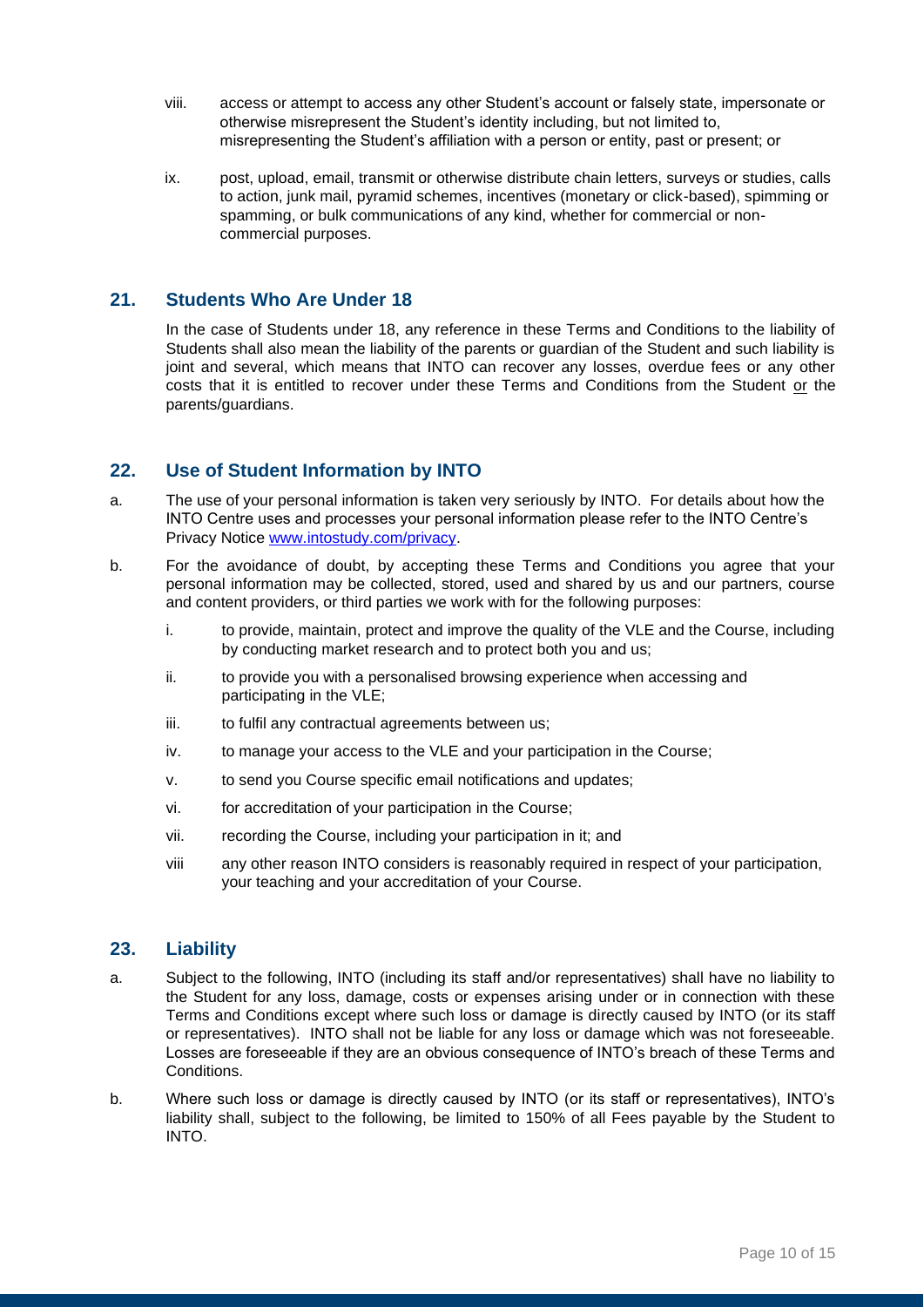- c. Notwithstanding any other provision in these Terms and Conditions, nothing shall exclude or restrict INTO's liability for death or personal injury resulting from its negligence or fraudulent misrepresentation or in any other circumstances where liability may not be limited under any applicable law.
- d. INTO shall have no liability for failure or delay to supply the Course and/or any service contemplated by these Terms and Conditions caused by unforeseen factors or circumstances which are outside of INTO's reasonable control. Such factors or circumstances include, but are not limited to, staff illness; internet or server disruption; severe weather; fire; restrictions imposed by government or public authorities; epidemic; pandemic; strikes or other forms of industrial action or a terrorist attack or the threat of a terrorist attack. In the case of unforeseen circumstances beyond the reasonable control of INTO, INTO will contact the Student to advise a new commencement or re-commencement date regarding the Course or alternatively to agree an alternative course of action with the Student.

## **24. Disclaimer**

- a. Every effort is made to ensure that content published in any brochure, together with any other material published in any format, is correct at the time of publication. However, from time to time there may be occasions where some of the information has changed since the date of publication. If, in our opinion, we consider that any change has been made which has a material impact on any offer made to a Student to study with us, we will inform the Student of these changes in writing. INTO therefore strongly recommends that immediately prior to making any application to INTO or accepting any offer from INTO, Students should refer to the most up-todate version of the Course descriptions, specifications and regulations on the INTO Study website www.intostudy.com.
- b. Due to unforeseen circumstances or factors beyond INTO's control, INTO may have to make variations to the contents and methods of delivery of the Courses and services, to discontinue Courses and services, and to combine and merge Courses, if such action is reasonably considered to be necessary by INTO. Such changes may be due, but not limited to, the following circumstances:
	- i. improving the content or delivery of a Course;
	- ii. responding to Governmental or other regulatory changes or requirements;
	- iii. technical issues on the VLE;
	- iii. changes required by the University partner; and
	- iv. the circumstances identified in paragraph 23(d).
- c. Applicants to, and Students of, INTO Courses will be notified as soon as practicable of any material changes likely to have a bearing on a Student's application or on a Student's Course.
- d. INTO, in marketing its Courses, aims to comply with the British Code of Advertising Practice issued by the Advertising Standards Authority.
- e. Students are reminded that applications to universities for undergraduate or postgraduate courses are governed solely by the applicable terms and conditions of the particular university to which they are applying and not by these Terms and Conditions.
- f. INTO does not guarantee that the VLE, or any content on the VLE, will always be available or be uninterrupted. INTO may suspend or withdraw or restrict the availability of all or any part of the VLE for business and operational reasons. INTO will try to give you reasonable notice in the event of any suspension or withdrawal of the VLE of which INTO is aware.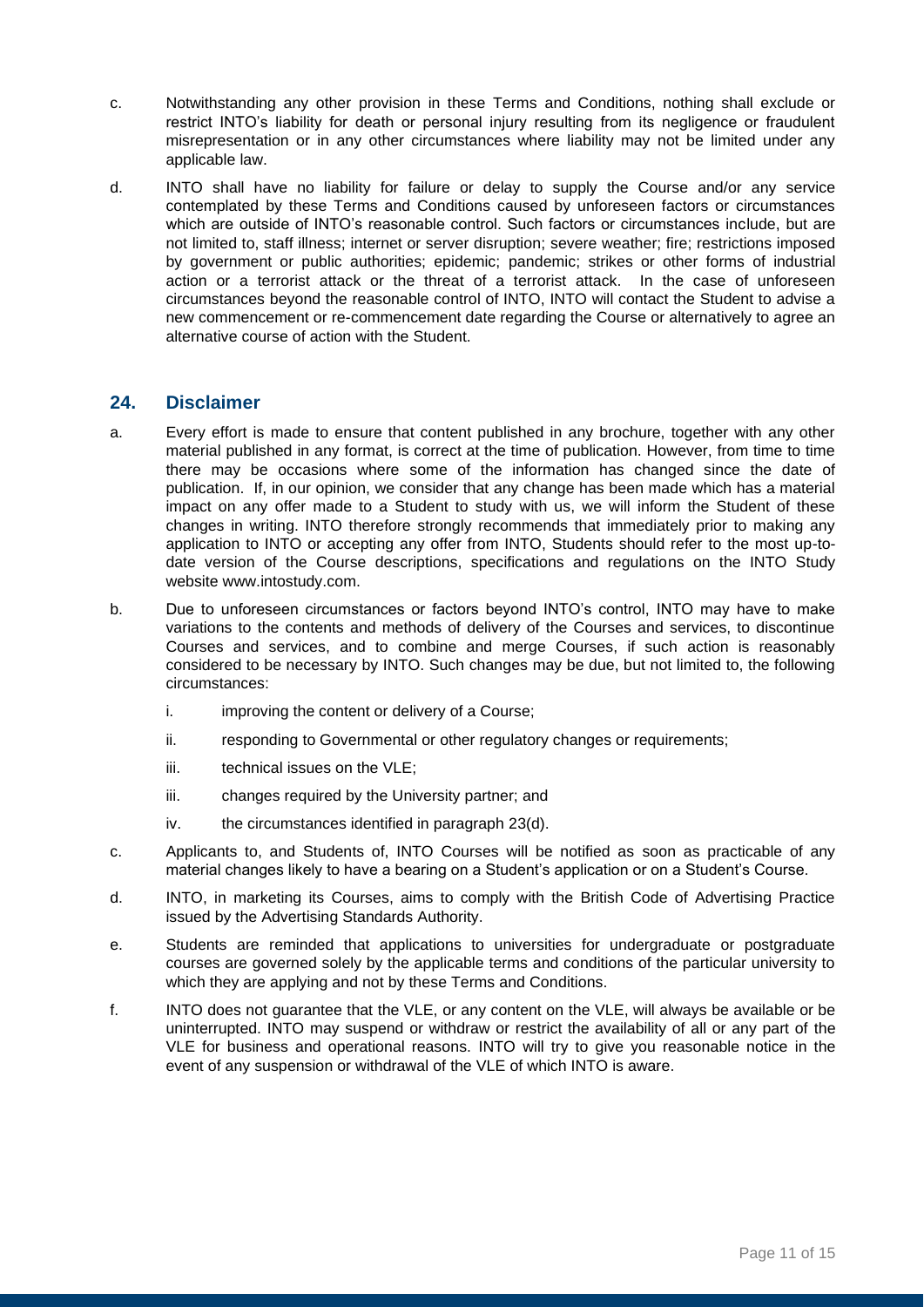g. Students acknowledge that INTO accepts no liability (howsoever arising whether under contract, tort, in negligence or otherwise) to the extent there are errors or defect with the VLE, and INTO does not guarantee that the VLE shall be compatible with any other software or service or with any hardware or equipment except to the extent expressly referred to as compatible in paragraph 19.

## **25. Equal Opportunities**

- a. INTO operates an equal opportunities admissions policy. It aims to ensure that no applicant will receive less favourable treatment on the grounds of age, disability, pregnancy and maternity, sex, gender reassignment, marital status, race, colour, nationality, ethnic origin, sexual orientation, or political or religious belief.
- b. INTO welcomes applications from candidates with disabilities.

### **26. Entire agreement**

- a. These Terms and Conditions, together with those set out in the Offer Letter, constitutes the entire agreement between INTO and the Student and supersedes and extinguishes all previous agreements, promises, assurances, representations and understandings between them, whether written or oral relating to the provision by INTO of any INTO Course to the Student.
- b. Should the Student wish to rely on terms which are not contained in these Terms and Conditions, the Student should request in writing that those particular terms be added to these Terms and Conditions. Once INTO has received and considered such a request, INTO will confirm in writing whether it accepts the Student's addition to these Terms and Conditions.
- c. Both the Student and INTO agree that they will have no remedy in respect of any statement, representation or assurance that is not set out in this agreement.

## **27. Changes to These Terms and Conditions**

It may sometimes be necessary for INTO to make changes to these Terms and Conditions, including to respond to the factors identified in paragraph 24(b). In these circumstances INTO will provide the Student with notice of any material changes to the Terms and Conditions as soon as reasonably practicable.

## **28. Transfer of These Terms and Conditions**

INTO may transfer its rights and obligations under these Terms and Conditions to another organisation within the INTO group of companies. In doing so, INTO will ensure that the Student's rights under these Terms and Conditions are not prejudiced.

#### **29. Severance**

Each of the paragraphs of these Terms and Conditions operates separately. If a court finds that any provision of these Terms and Conditions are illegal, the remaining paragraphs will remain in full force and effect.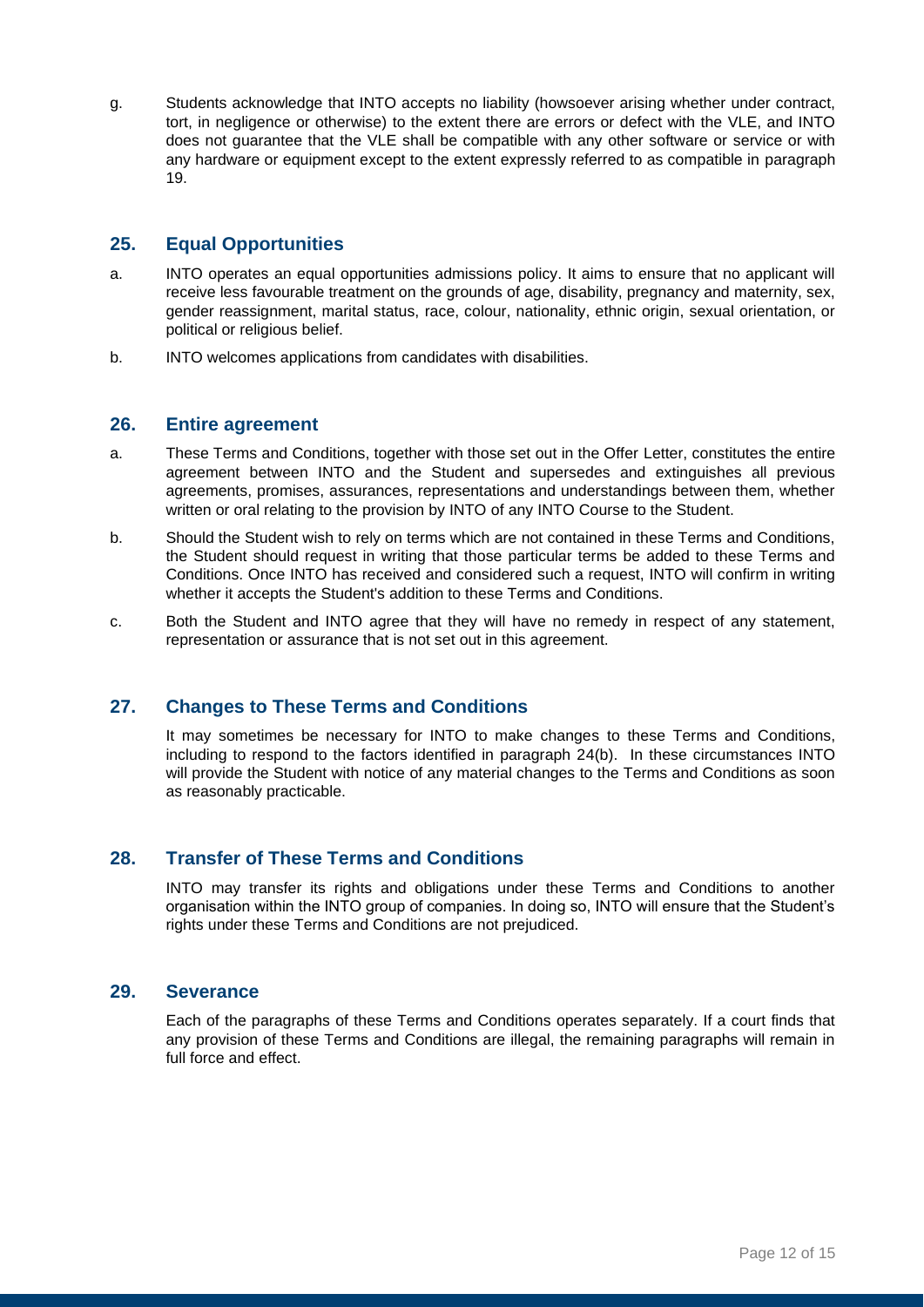### **30. Governing Law and Jurisdiction**

- a. These Terms and Conditions and any dispute or claim (including non-contractual disputes or claims) arising out of or in connection with them shall be governed by and construed in accordance with the laws of England and Wales.
- b. The Courts of England and Wales shall have exclusive jurisdiction to settle and dispute or claim (including non-contractual disputes or claims) arising out of or in connection with these Terms and Conditions.

## **31. Complaints Handling Policy**

If you have a complaint about INTO, our complaints handling policy can be found at [http://www.intostudy.com/en-gb/Terms.](http://www.intostudy.com/en-gb/Terms) Students are advised to familiarise themselves with the details of the complaints handling policy as there are separate procedures for the handling of academic and non-academic complaints.

### **32. Notices**

- a. Any notice (or other communication) given to INTO by the Student in connection with these Terms and Conditions will be deemed to have been received:
	- i. if delivered by hand, on signature of a delivery note or at the time notice is left at the proper address;
	- ii. if sent by pre-paid first-class post or other next working day delivery service, at 9.00am on the second business day after posting or at the time recorded by the delivery service; or
	- iii. if sent by email, at 9.00 am on the next business day after transmission.

#### **33. Banking Regulations**

- a. INTO abides by the guidance of the Financial Action Task Force (FATF) and our banking service providers in relation to taking actions to help prevent money laundering and terrorist financing.
- b. INTO is bound by international banking restrictions regarding payments to and from certain countries. These restrictions are amended regularly and INTO reserves the right to amend its payment acceptance procedures accordingly to ensure that it is compliant with these restrictions.
- c. INTO reserves the right to refuse to accept applications from prospective students or refuse to accept any payments where INTO reasonably believes that in doing so, it risks being in breach of the provisions set out in the above paragraph.
- d. In line with current global banking restrictions, INTO will not accept applications from students domiciled in the following countries/territories: Cuba, Iran, Syria, North Korea and the Crimean Peninsula (a "Restricted Country").
- e. Payments made from a Restricted Country will be blocked by our global banking partner. In such cases, the payment will be dealt with under the sanctions policy of the bank to which the payment was remitted and, as such, is outside the control of INTO.

## **34. Third parties**

No third parties may be able to enforce the terms of these Terms and Conditions pursuant to the Contract (Rights of Third Parties) Act 1999.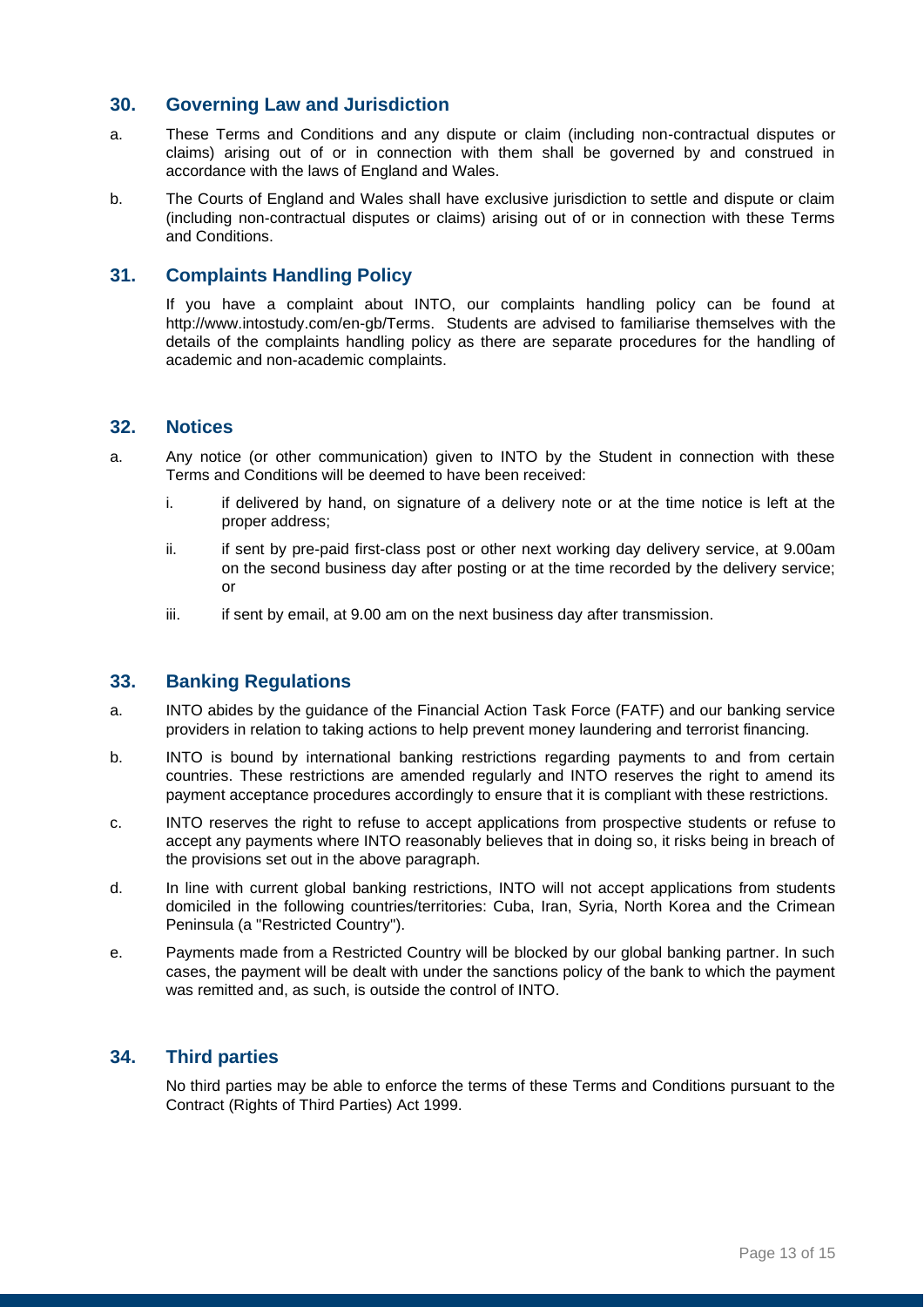## **35. Non Waiver**

Even if the INTO Centre delays enforcing any provision of these Terms and Conditions, the INTO Centre can still enforce the provision at a later date. If the INTO Centre does not immediately insist that you do anything you are required to do under these Terms and Conditions, or if the INTO Centre delays in taking action against you in respect of you not complying with any of the terms, this will not mean you do not have to comply with the terms or prevent the INTO Centre from taking action against you at a later date. For example, if you do not pay the Fees by the Payment Due Date and your tuition is not suspended, the INTO Centre can still suspend your tuition at a later date.